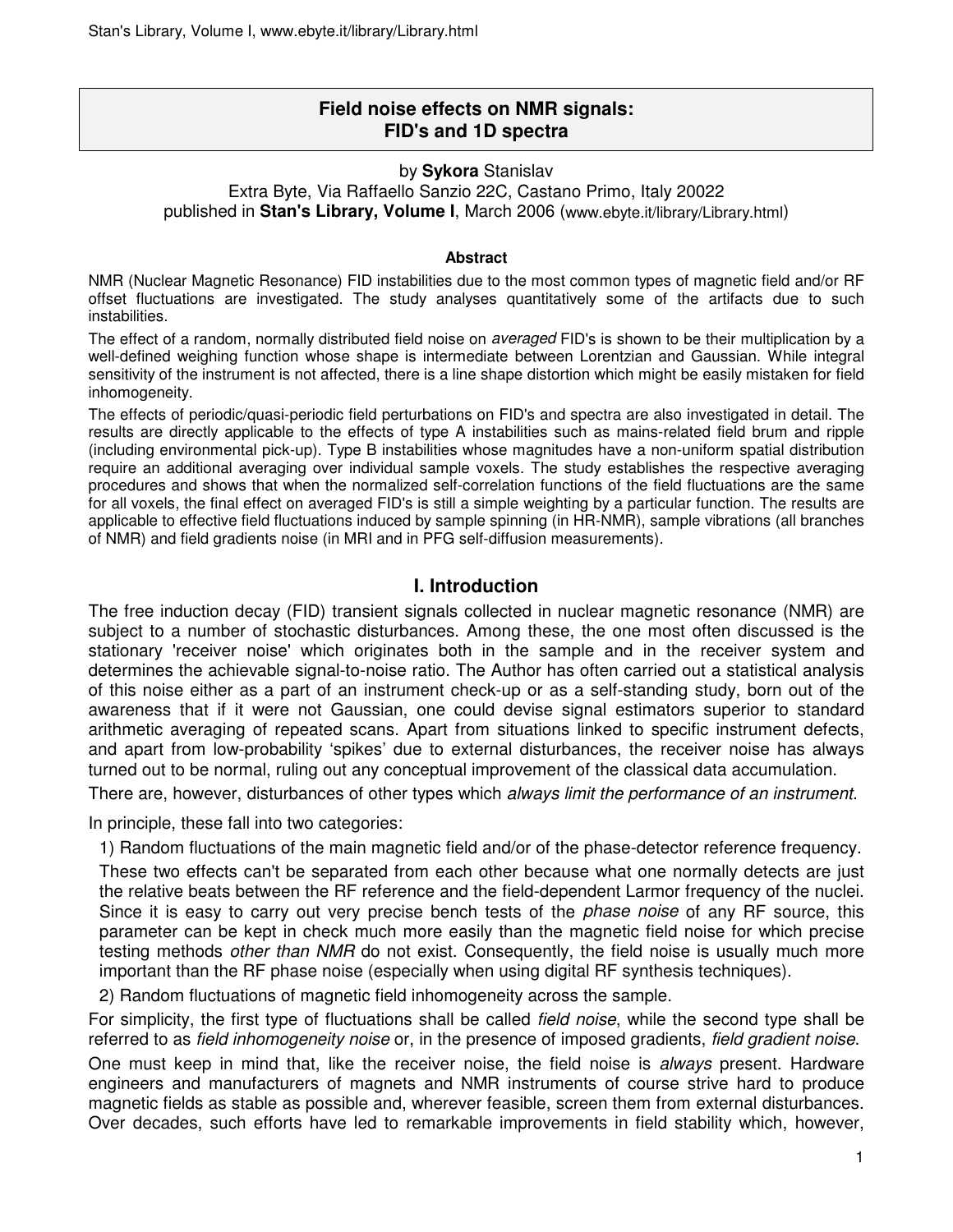have been more than matched by equally remarkable increases in the requirements imposed by the evolving NMR and MRI methodologies. Moreover, there are situations where field noise is inherently rather bad. The two situations which come to mind in his context are fast-field-cycling NMR relaxometry (FFC NMR) with its highly dynamic magnets and all kinds of ex-situ NMR techniques, including well-logging and the NMR MOUSE where, almost by definition, the field within the area of interest can be neither screened nor stabilized.

The question is therefore not whether the field is unstable but rather what are the quantitative characteristics of its fluctuations, how they affect the acquired data, and whether there are ways of suppressing such artifacts by suitable acquisition methods and/or post-acquisition corrections.

# **Terminology and assumptions**

- At any moment, there is a distribution of the magnetic field induction **B**(**r**,t) across the constituent voxels of the sample. The average  $\mathbf{B}(t) = \langle \mathbf{B}(r,t) \rangle$  over the sample volume is the *main magnetic field* while the deviations  $H(r,t) = B(r,t)$ -B(t) constitute the *magnetic field inhomogeneity*.

- Both  $B(t)$  and  $H(r,t)$  are time-dependent. The time-averages  $B = \langle B(t) \rangle_t$  and  $H(r) = \langle H(r,t) \rangle_t$  are, respectively, the *static main magnetic field* and the *static field inhomogeneity*. The deviations  $\mathbf{b}(t) =$  $B(t)$ -**B** and  $h(r,t) = H(r,t)$ -  $H(r)$  are the respective main field noise and the inhomogeneity noise.

- We always intend the Z-axis to be aligned with the direction of the static main field **B**.

- The fluctuations **b**(t) and **h**(**r**,t) are random, time-dependent vector fields whose magnitudes are much smaller than **B**. Consequently, effects due to their x- and y-components can be neglected compared with those due to their z-components<sup>1</sup>, denoted as  $b(t) \equiv b_z(t)$  and  $h(r,t) \equiv h_z(r,t)$ .

- The static field inhomogeneity **H**(**r**) is related to magnet geometry and its imperfections, with additional corrections achieved in some applications by means of an active field-shim system. In all NMR applications, |**H**(**r**)| is supposed to be many orders of magnitude (typically 4 to 9) smaller than the main magnetic field **B**. By design, any small instability in **B**(t) originating within the magnet system is expected to to have a negligible effect on field inhomogeneity with its contribution to h(**r**,t) being orders of magnitude smaller than its contribution to b(t). External contributions to **B**(t), such as stray magnetic fields from distant sources, are expected to be quite homogeneous across the sample volume and thus unlikely to contribute appreciably to h(**r**,t).

Throughout this study, we assume that h(**r**,t) can be neglected with respect to b(t). Even if this were not true, however, the two effects would be probably poorly correlated so that it would be possible to study their respective effects independently of each other. This study concentrates on the effects stemming from b(t).

We shall find it convenient to distinguish between two types of field noise: those which are the same for every sample voxel (type A) and those which, despite a temporal coherence over the whole sample volume, have a non-uniform amplitude distribution (type B).

# **Typical sources of magnetic-field instabilities**

a) Intrinsic (type A)

- Random noise in the current sources of air-coil magnets and electromagnets. For example, air-coil systems with top dynamic requirements such as those of fast field cycling relaxometers (FFC-NMR) are at present characterized by field noise of the order of 1 - 10 µT r.m.s. with correlation times of the order of 0.1 -1 ms. In a classical HR-NMR electromagnet the same parameters are likely to be of the order of  $0.1 - 1 \mu T$  and  $1 - 10 \text{ ms}$ .
- Residual brum and/or ripple in the current sources of air-coil magnets and electromagnets.
- Electronic noise in field stabilizers. In systems with active field-control systems such as flux stabilizers and/or NMR lock systems, the perturbations listed above are to a large extent

This is justified by the fact that the perturbation of the *effective field* perceived by any nucleus is of first-order for<br><sup>1</sup> This is justified by the fact that the perturbation of the *effective field* perceived by any the longitudinal components but of second-order for the transversal ones.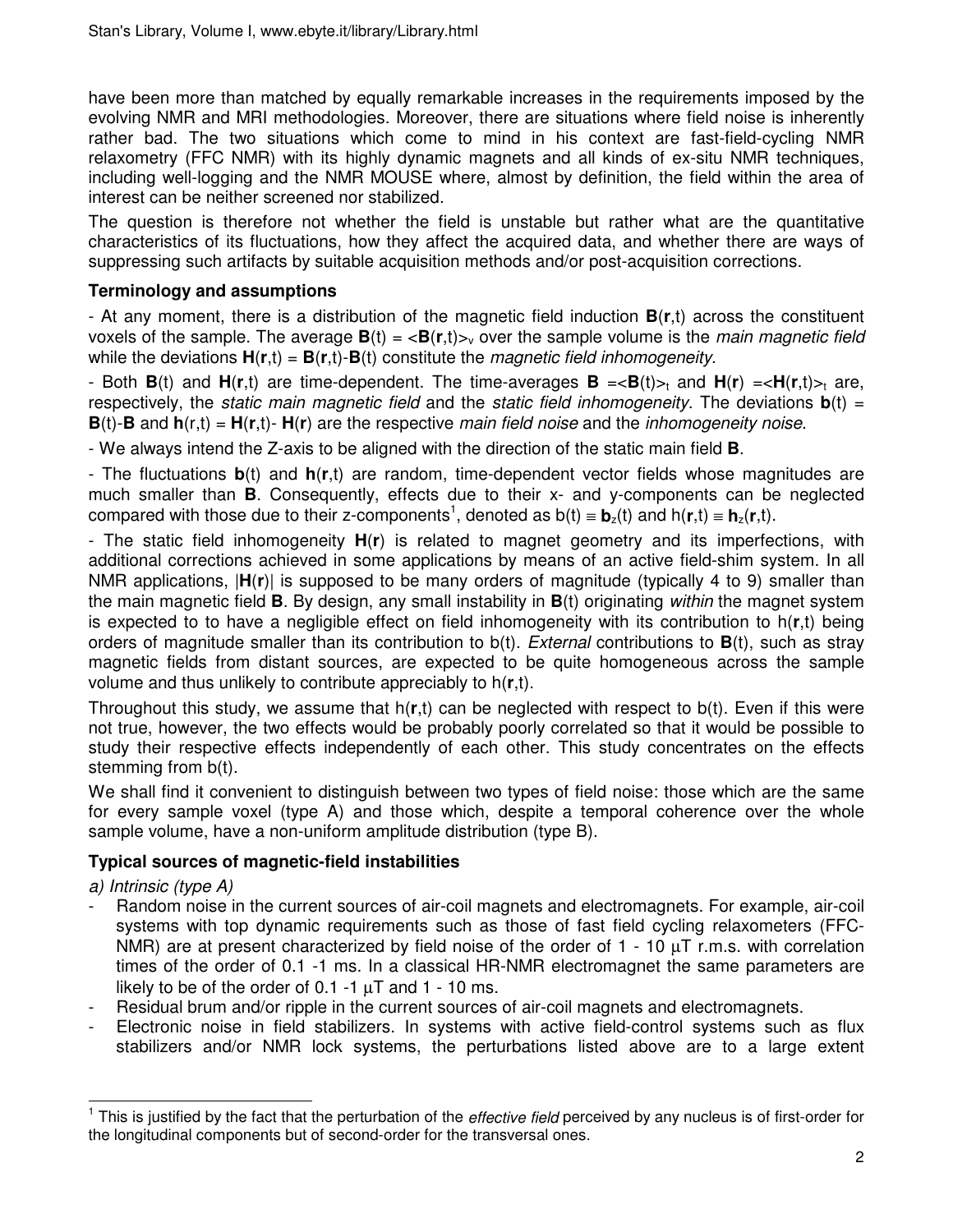suppressed. Such control loops, however, are not always applicable<sup>2</sup> and, in any case, they have a noise of their own. They are often operated just below the limit of oscillations which makes them prone to fluctuations clustered around particular frequencies (quasi-periodic instabilities).

- b) Environmental (type A)
- Stray alternating fields from mains power wiring<sup>3</sup>, both external and internal to the instrument.
- Stray alternating fields from magnetic devices such as AC power transformers (including those located within the instrument's own power supplies!).
- c) Motion induced (type B)
- Sample rotation in HR-NMR spectroscopy is a classic example of a periodic motion across an inhomogeneous field which subjects individual sample voxels to periodic field modulation.
- Sample motions induced by environmental vibrations (cooling pumps, acoustic waves, floor tremble, etc.) or by turbulence in the gas flows through auxiliary devices which involve the sampleassembly (spinner, temperature controller, decoupler coils cooling, etc.). Again, motion-induced field instabilities depend upon field inhomogeneity and affect different sample voxels in a different way.

Just as it is impossible to completely suppress the receiver noise, no NMR instrument can be completely immune from field noise and from at least some of the other instabilities listed above. The resulting artifacts include:

- \* In high-resolution NMR spectroscopy (HRNMR):
	- Rotational sidebands.
	- Sidebands at integer multiples of the mains frequency.
	- Broadening of spectral peaks during repeated-scans averaging.
	- Reduced efficiency of noise suppression by repeated-scans averaging.
	- t1-noise in 2D spectra.
- \* In magnetic resonance imaging (MRI):
	- Image fringes related to the mains frequency.
	- Reduced efficiency of image improvement by repeated-scans averaging.
- \* In low-resolution NMR (LRNMR) and FFC relaxometry (FFC-NMR):
	- Irreproducibility of individual FID's.
- Deformation of FID shapes<sup>4</sup> after repeated-scans averaging.

While all such artifacts are well known from practice, their statistical properties have rarely been analyzed in detail and there is only a limited empirical knowledge of their propagation during the data averaging process.

One point should be stressed before proceeding with the analysis. Since this Note deals only with the main field noise and not with field-inhomogeneity noise, the obvious way of avoiding its effects consists in using one of the signal-detection methods insensitive to RF phase and offset (diode detection, power detection, envelope detection). While this such approaches are not acceptable in HR-NMR and MRI where offset-sensitive signals are a must, they may be viable in LR-NMR and in FFC relaxometry.

# **II. Signal phase evolution during FID**

The phase-detected NMR signal consists of two real-valued time series u(t) and v(t) revealed by the in-phase and out-of-phase outputs of an instrument's quadrature phase receiver, respectively. The two signals are burdened by two signal-independent components:

l  $2$  NMR techniques based on the use of pulsed field gradients (MR imaging, self-diffusion measurements) or pulsed main field (FFC-NMR) make the use of active field-control feedback problematic.<br>3. A wise or trips 1.A of AC oursett loosted 2m from an magnetically upphielded complex

A wire carrying 1A of AC current located 2m from an magnetically unshielded sample generates within the latter a field modulation of 0.1 µT, corresponding a proton Larmor frequency modulation of 4.25 Hz.

<sup>&</sup>lt;sup>4</sup> This affects negatively those applications which might benefit from an accurate FID shape analysis such as relaxometry of multi-phase systems.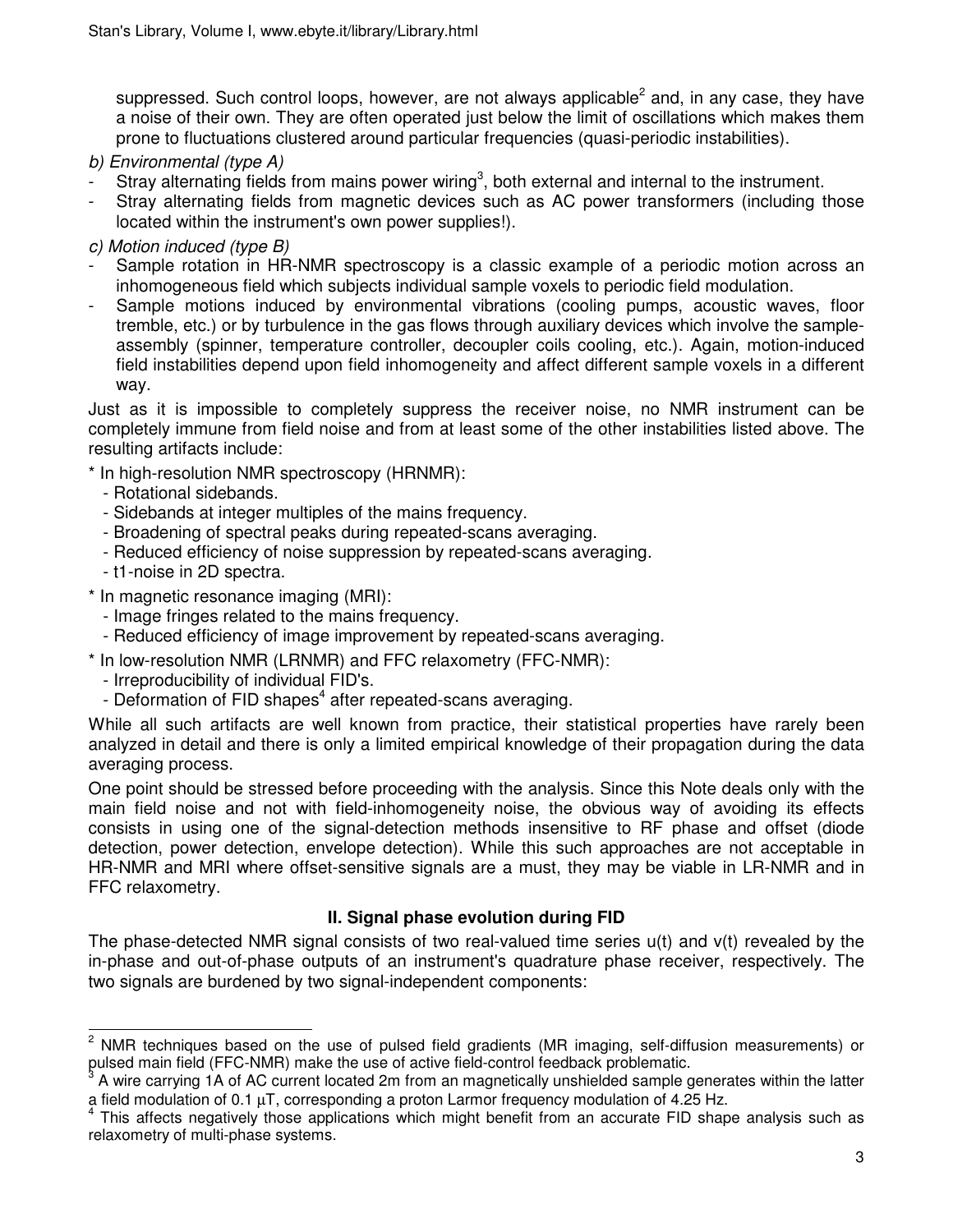i) The stationary *receiver noise* which should have the same statistical properties in both channels though, at the same time, the two channels should be statistically independent of each other (in any case, the noise in both channels can be sampled and subject to statistical analysis). ii) Mutually independent *DC offsets*<sup>5</sup>.

We thus have

$$
u(t) = U(t) + nu(t) + cu
$$
  
\n
$$
v(t) = V(t) + nv(t) + cv,
$$
 [1]

where U(t) and V(t) are the two signal components,  $n_{u_1}n_{v_2}$  the two receiver noise series and  $c_{u_1}c_{v_2}$  the two time-independent DC offsets.

The complex quantity U(t)+jV(t) can be viewed as a rotating complex vector describing a compounded spiral in the complex plane. Should the signal consist of a single spectral line, the amplitude of the spiral would start at some maximum value and decay toward zero, while its argument would start at a value  $\Phi_0$  (the *receiver phase*) and keep increasing or decreasing linearly with time at an angular rate equal to the instantaneous spectral line's offset which is a sum of the mean offset  $\Omega$  (corresponding to the mean field value) and  $\gamma b(t)$ , where  $\gamma$  is the gyromagnetic ratio of the measured nucleus and  $b(t)$  is the above-defined deviation of the field from its mean value.

In the presence of many spectral components, one must keep in mind that i) at  $t=0$  (just after the excitation RF pulse), all the components are synchronized and start with the same phase  $\Phi_0$ , ii) field fluctuations affect all components in the same way and iii) the individual components add together linearly. Consequently, the composite signal can be expressed as

$$
U(t) + jV(t) = \sum_{k} U_{k}(t) + jV_{k}(t) = \sum_{k} |s_{k}(t)| \exp\left[j\Phi_{0} + j\int_{0}^{t} \{\Omega_{k} + \gamma b(\xi)\} d\xi\right],
$$
 [2]

where the sum runs over all the present spectral components<sup>6</sup>. It follows that

$$
U(t) + jV(t) = S(t) \exp(j\Phi_0) \exp[i\phi_f(t)],
$$
\n[3]

where

$$
S(t) = \sum_{k} |s_k(t)| \exp[j\Omega_k t] = s_u(t) + j s_v(t) , \qquad [4]
$$

is the 'true' in-phase signal void of any artifacts<sup>7</sup> and

$$
\varphi_f(t) = \gamma \int_0^t b(\xi) d\xi = \gamma \int_{-\infty}^{+\infty} \chi(t,\xi) b(\xi) d\xi,
$$

is a random phase contribution due to the field fluctuations. It is this quantity whose statistical properties we shall investigate. The auxiliary function  $\chi(t,\xi)$  introduced in Eq.[5] is defined as

$$
\chi(t,\xi) = 1 \text{ for } 0 \le \xi \le t \quad \text{and } \chi(t,\xi) = 0 \text{ otherwise.}
$$
 [6]

For any given instant t,  $\phi_f(t)$  is a random variable. Since  $\phi_f(0)=0$ , while this is not true when t>0,  $\phi_f(0)$  is clearly non-stationary and all its statistical properties are a function of time.

We shall also need to evaluate the mean value  $< S(t)$  which results from standard data-averaging in the limit of infinite number of scans. To do so, we start directly from Eq.[2], obtaining

$$
\langle S(t) \rangle = \sum_{k} |S_k(t)| \langle \exp[i\{\varphi_k(t) + \varphi_f(t)\}\rangle), \qquad [7]
$$

where  $\varphi_k(t) = \Phi_0 + \Omega_k t$  is *not* random. In general, given a constant  $\alpha$  and a random variable X,  $\langle e^{j(\alpha+X)} \rangle$  =  $\langle cos(\alpha+X)+j sin(\alpha+X) \rangle$  =  $(cos\alpha+ j sin\alpha)(\langle cosX \rangle + j \langle sinX \rangle) = e^{j\alpha} \langle e^{jX} \rangle$  $[8]$ Applying this<sup>8</sup> to Eq.[7], we have

 5 These may be negligible in case of over-sampled digital detector systems.

<sup>6</sup> Since an actual spectrum is never really discrete, the sum should be more appropriately replaced by a Lebesque-Stieltjes integral. In view of the fact that this does not affect our discussion, however, we shall keep the sum symbol, urging the reader to keep in mind the present comment.

 $7$  Except, of course, those due to field inhomogeneity.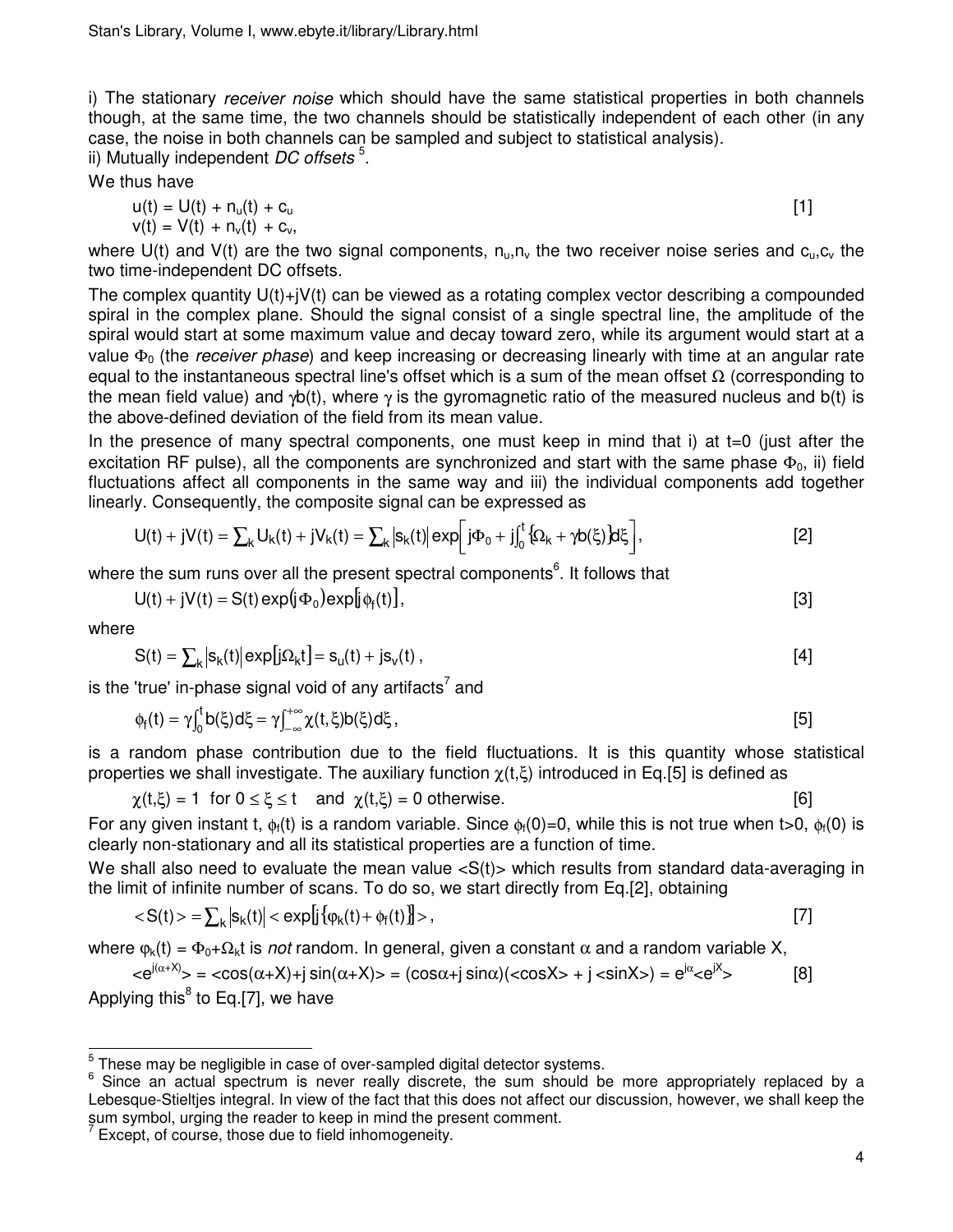$$
\langle S(t) \rangle = \langle e^{j\phi_f(t)} \rangle S^0(t), \text{ where } S^0(t) = \sum_{k} |s_k(t)| e^{j\phi_k(t)} = U^0(t) + jV^0(t) \text{ and } [9]
$$
  

$$
\langle U(t) \rangle = \langle e^{j\phi_f(t)} \rangle U^0(t), \langle V(t) \rangle = \langle e^{j\phi_f(t)} \rangle V^0(t),
$$

with the upper index  $(^0)$  indicating the signals one would have in the absence of field fluctuations. The equations show that field fluctuations, unlike the *additive* receiver noise, lead to a *multiplicative factor* <exp[jφf(t)]>. The factor turns out to be the same for both receiver channels and, moreover, the result applies to samples of any spectral complexity since the factor is the same for each spectral component. Another corollary is the fact that the receiver phase  $\Phi_0$  can be taken out of the average, so that it makes no difference whether one adjusts  $\Phi_0$  by hardware before collecting the data or afterwards by means of software (e.g., by 'phasing' the spectra in HR-NMR).

Since the net effect of field fluctuations on the *averaged data* is the multiplication (weighing) of the final FIDs by the function

$$
G(t) = \langle exp[j\phi_i(t)] \rangle, \tag{10}
$$

the latter plays a special role. Thus, for example, the effect of such a multiplication on HR-NMR spectra is the same as convoluting them with the Fourier transform of G(t).

The evaluation of G(t) is hindered by the fact that, while we shall derive reliable expressions for the variance  $\langle \phi_f^2(t) \rangle$ , the probability distribution function of  $\phi_f(t)$  itself shall be often poorly defined. However, some generic assumptions appear to be quite safe and may help us with the task.

First, since there are no evident mechanisms leading to an asymmetry, the distribution of  $\phi_i(t)$  can be assumed to be symmetric. In this case G(t) is a *real function* of time. Moreover, the first terms of its expansion are 1- $\langle \phi_i^2(t) \rangle/2 + ...$ , showing that whenever the variance  $\langle \phi_i^2(t) \rangle$  is small with respect to 1, any function of  $\langle \phi_i^2(t) \rangle$  whose expansion starts in the same way is essentially acceptable.

Second, it is a common practice to assume that an unknown distribution is normal (Gaussian). Since for a random variable X with a centered normal distribution and variance  $\phi^2$  we have  $\langle e^{iX}\rangle = \exp(-\phi^2)$  $\phi^2$ /2), setting

$$
G_n(t) = \exp(-\langle \phi_i^2(t) \rangle / 2)
$$

(t) >/2) [11]

is exact whenever  $\phi_i(t)$  has a normal distribution and amounts to a quite good approximation for any symmetric distribution even when the assumption of normality does not hold.

One important aspect of the above equation is the fact that  $G(t) \neq 1$  even though  $\langle \phi_i(t) \rangle = 0$ , meaning that phase noise introduces a *bias which does not average out* during the standard data accumulation process.

## **III. Phase error variance**

According to our conventions  $\langle b(t) \rangle = 0$  so that the mean value  $\langle \phi_f(t) \rangle$  of the random function  $\phi_f(t)$  is also null. For the variance of  $\phi_i(t)$  we have

$$
\langle \varphi_f^2(t) \rangle = \gamma^2 \int_{-\infty}^{+\infty} \int_{-\infty}^{+\infty} \chi(t,\xi) \chi(t,\xi') \langle \varphi(t,\xi') \rangle d\xi d\xi' \,.
$$

Assuming the field fluctuations to be stationary, one can define their autocorrelation function

$$
C(\zeta) = \langle b(t)b(t+\zeta) \rangle \tag{13}
$$

which is independent of t and whose value at  $\zeta = 0$  is the variance of b(t).

Denoting the latter as  $\sigma$ , it is convenient to write

 $\overline{a}$ 

$$
C(\zeta) = \sigma^2 c(\zeta), \tag{14}
$$

where  $c(\zeta)$  is the normalized correlation function with  $c(0)=1$ . Eq. [12] then becomes

 $8$  One might factorize the complex exponential and right away average both of them separately. However, since the complex notation is just a shorthand for signals which, by themselves, are all real, the actual applicability of such an approach to the *physical* problem at hand needs to be proved - which is the essence of the apparently redundant Eq.[8].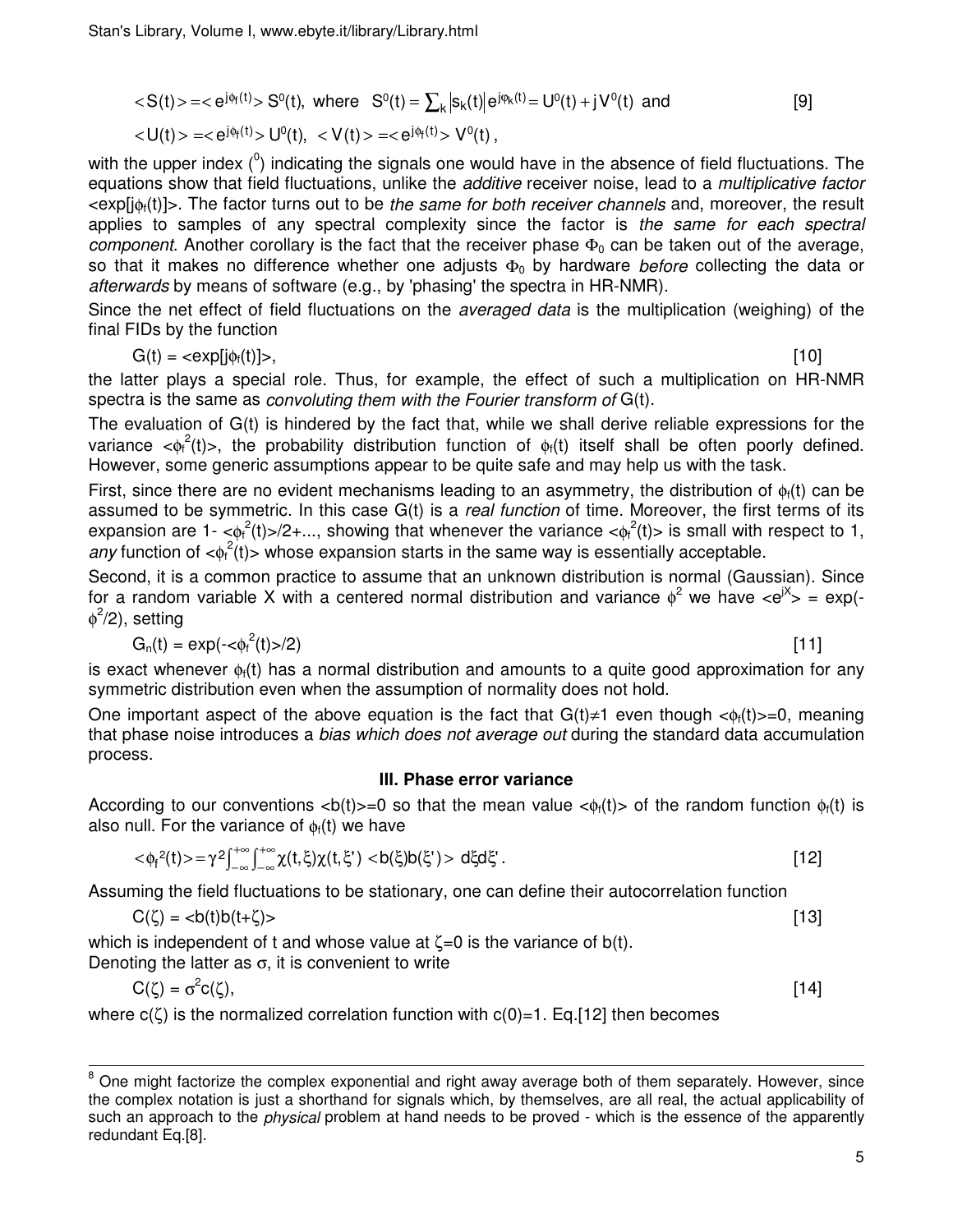$$
\langle \phi_f^2(t) \rangle = (\gamma \sigma)^2 \int_{-\infty}^{+\infty} \int_{-\infty}^{+\infty} c(\xi - \xi) \chi(t, \xi) \chi(t, \xi') d\xi d\xi' . \tag{15}
$$

After a transformation from the coordinate system  $\{\xi,\xi'\}$  to  $\{\xi,\zeta\}$  with  $\zeta=\xi'-\xi$ , this gives

$$
\langle \phi_f^2(t) \rangle = (\gamma \sigma)^2 t \int_{-\infty}^{+\infty} c(\zeta) w(t,\zeta) d\zeta , \qquad [16]
$$

where w(t,ζ), defined as:

$$
w(t,\zeta) = t^{-1}\int_{-\infty}^{+\infty} \chi(t,\xi)\chi(t,\xi+\zeta) d\xi , \qquad [17]
$$

is a symmetric function of ζ which, using Eqs.[6], turns out to have the explicit values

$$
w(t,\zeta) = 1 - |\zeta|/t \quad \text{for } |\zeta| \le t, \text{ and } w(t,\zeta) = 0 \quad \text{otherwise.} \tag{18}
$$

#### **IIIa. Special cases: random field noise**

One of the most important special cases is an a-periodic, random field noise with a single characteristic correlation time  $T_m$  (the index m stands for *magnet*) which can be described by a normalized correlation function of the ubiquitous type

$$
c(\zeta) = e^{-|\zeta|/T_m}.\tag{19}
$$

Carrying out the integration in Eq.[11], one obtains

$$
\langle \phi_f^2(t) \rangle = (\gamma \sigma)^2 T_m^2 r F(r), \qquad [20]
$$

where  $r = t/T_m$  is a reduced-time argument and (Fig.1)

$$
F(x) = 2(1-g(x))
$$
 with  $g(x) = (1-e^{-x})/x$ . [21]

For t<< $T_m$  we have  $F(r) \approx r$  and therefore  $\langle \phi_f^2(t) \rangle \approx (\gamma \sigma)^2 t^2$ , reflecting the fact that any field/offset excursion γb present at t=0, provided it remains approximately constant, generates a phase excursion of about γbt at time t.

When t>>T<sub>m</sub>, F(r) approaches its limit of 2 and < $\phi_f^2(t)$ > ≈ 2( $\gamma \sigma$ )<sup>2</sup>T<sub>m</sub>t becomes proportional to the elapsed time t. This is a behavior characteristic of a diffusion process with the 'diffusion constant'  $D =$ (γσ)<sup>2</sup> T<sub>m</sub>.

Notice, however, that we can talk about a pure diffusion only when t is be greater than at least  $10T<sub>m</sub>$ .

For t greater than about  $3T_m$ ,  $F(r)$  is reasonably approximated by the asymptotic formula  $F(r) \approx 2(1-1/r)$ .

The difference in behavior between the two extreme cases may be quite important to a system engineer. When the duration of the FID's is much shorter than  $T_m$ , additional filtering of the field noise improves the FID phase stability since it reduces  $\sigma^2$  and  $T_m$  is irrelevant. On the other hand, when the FID's last much longer than  $T_m$ , additional simple filtering is of little help because it generally increases  $T_m$  and keeps the product  $\sigma^2 T_m$  constant. Since the duration of the FID's depends upon the nature of the sample (solid, gel, tissue, liquid), this has straightforward application-related implications.

One can reasonably expect the amplitude of a random field noise to have a normal distribution so that Eq.[11] should be exactly applicable. After standard data averaging, the effect

of the field noise on the averaged FID's is therefore a multiplication by the function



Function F(r) plotted against  $r = t/T_m$ . The thin lines are the approximations  $F(r)=r$  (upper) and  $F(r)=2-2/r$  (lower).



A semi-log plot of  $g<sub>n</sub>(r)$  as a function of  $r = t/T_m$  for  $w = \gamma \sigma T_m = 0.1$  (top), 0.2, 0.3, 0.4, 0.5, 0.6, 0.7, 0.8 and 0.9 (bottom).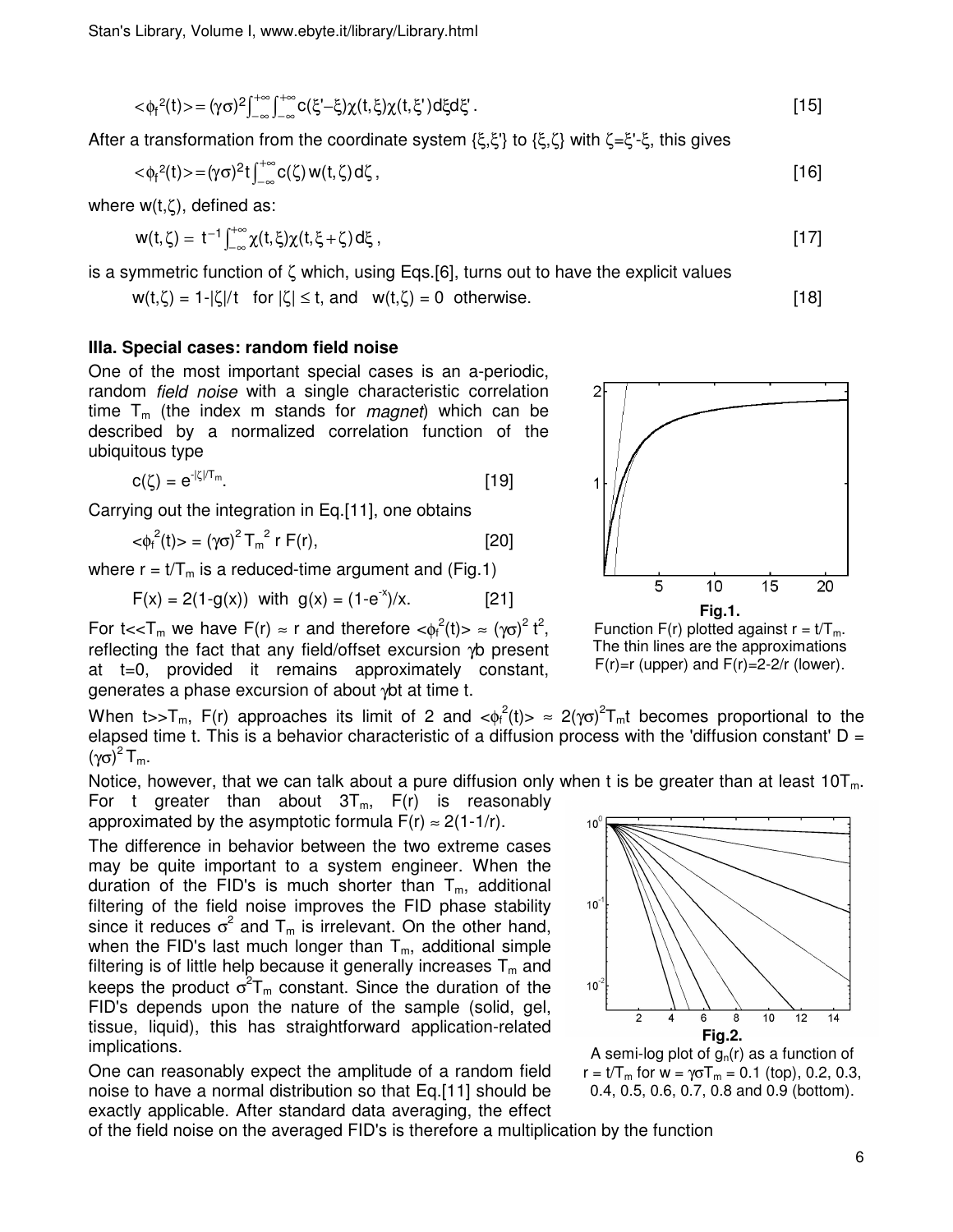$$
G_n(t) = g_n(r) = \exp\{-\left(\gamma \sigma T_m\right)^2 r F(r)\},\tag{22}
$$

where again  $r = t/T_m$  (see Fig.2).

When t<T<sub>m</sub>, one has approximately G<sub>n</sub>(t) ≈ exp{-( $\gamma$ o)<sup>2</sup> t<sup>2</sup>/2}, corresponding to spectral convolution with a Gaussian line of standard width  $\Delta = 2(\gamma \sigma)$  [rad]. In the opposite extreme, when the FID lasts longer than about 10T<sub>m</sub> and the function  $G_n(t)$  still has an appreciable value, the Gaussian part of  $G_n(t)$  is ineffective (very close to 1) and the FID is in essence multiplied by the exponential  $G_n(t)$  = exp{-(γσ)<sup>2</sup>T<sub>m</sub>t} which corresponds to spectral convolution with a Lorentzian line of half-height width  $\Delta$  = 2(γσ)<sup>2</sup>T<sub>m</sub>.[rad]. In the intermediate region we have a spectral line-shape deformation tending towards a Lorentzian central peak with a broader Gaussian 'hump'. The transition between the two regions, however, is too smooth for a neat visual distinction of the two components.

In terms of the reduced-time parameter  $r = t/T_m$  the shape of the weight function (and thus also the shape of the convolution line) is described by the dimensionless parameter  $w = \gamma \sigma T_m$ . This family of shapes ranges from exponential (Lorentzian) for w→0 to Gaussian for w→∞. While the *shape* depends only upon w, the total line broadening depends also on the  $T_m$ , being  $2w/T_m$  in the Gaussian limit and  $2w^2/T_m$  in the Lorentzian limit.

## **IIIb. Special cases: periodic field modulation**

Periodic perturbations are encountered in practice quite often. The most common ones are related to the mains-power frequency of the country in which the measurements are taken. Denoting the mains power period as  $T_0$ , one is likely to encounter periods of  $T_0$  (brum fields from single-phase transformers and from environmental power wiring),  $T<sub>0</sub>/2$  (ripple fields from single-phase DC power supplies with full-wave rectifiers),  $T_0/3$  (three-phase transformers and power wiring) and  $T_0/6$  (ripple from three-phase DC power supplies with full-wave rectifiers).

Another very common source of a periodic modulation is the sample rotation in HR-NMR whose frequency is freely adjustable anywhere between ~5 to ~50 Hz. Unlike all the mains-related modulations, sample rotation is a disturbance of type B, i.e., it does not affect all voxels of the sample in the same way.

In the presence of a single harmonic perturbation, we have  $b(t) = b \cdot cos(\omega t + \alpha)$ , where b is the amplitude of the z-component of the oscillatory magnetic field, ω is its frequency (we shall also use its period  $T=2\pi/\omega$ ) and  $\alpha$  is its initial phase just after the excitation pulse. Since the disturbance is usually not synchronized with the RF pulses,  $\alpha$  is a random variable distributed uniformly over the interval  $[0,2\pi)$ . The starting phase causes differences between subsequent scans and thus, though there is nothing stochastic in a single passage, we still have to face the statistics associated with repeated scans. Following the reasoning associated with Eqs.[5], the signal phase at time t is given by

$$
\phi_f(t) = \gamma \int_{-\infty}^{+\infty} \int_{-\infty}^{+\infty} \chi(t,\xi) b(\xi) d\xi = (\gamma b) \int_{-\infty}^{+\infty} \chi(t,\xi) \cos(\omega\xi + \alpha) d\xi.
$$
 [23]

Since  $\langle cos(\omega \xi + \alpha) \rangle_{\alpha} = 0$ , we have  $\langle \phi_i(t) \rangle_{\alpha} = 0$  (notice that we are now averaging with respect to  $\alpha$ ). Consequently, the variance of  $\phi_f(t)$  with respect to  $\alpha$  is

$$
<\!\varphi_f^2(t)\!\!>_\alpha\ =(\gamma\!b)^2\!\!\int_{-\infty}^{+\infty}\!\!\!\int_{-\infty}^{+\infty}\!\! <\!\cos(\omega\xi+\alpha)\cos(\omega\xi+\alpha)\!\!>_\alpha\chi(t,\xi)\chi(t',\xi)\,d\xi\,d\xi'\,,\eqno[24]
$$

which, putting  $\xi' = \xi + \zeta$  and considering that

$$
\langle \cos(\omega \xi + \alpha) \cos(\omega \xi' + \alpha) \rangle_{\alpha} =
$$
  
=  $\langle \cos^2(\omega \xi + \alpha) \rangle_{\alpha} \cos(\omega \zeta) - \langle \cos(\omega \xi + \alpha) \sin(\omega \xi + \alpha) \rangle_{\alpha} \sin(\omega \zeta) = (1/2)\cos(\omega \zeta)$  [25]

gives

$$
\langle \phi_f^2(t) \rangle_{\alpha} = \frac{(\gamma b)^2}{2} t \int_{-\infty}^{+\infty} \cos(\omega \zeta) w(t, \zeta) d\zeta , \qquad [26]
$$

where  $w(t,\zeta)$  is the function defined by Eq.[17]. This corresponds to Eq.[16] provided that the r.m.s. deviation  $\sigma$  and the normalized autocorrelation function  $c(\zeta)$  are defined as

$$
\sigma^2 = b^2/2, \quad c(\zeta) = \cos(\omega \zeta).
$$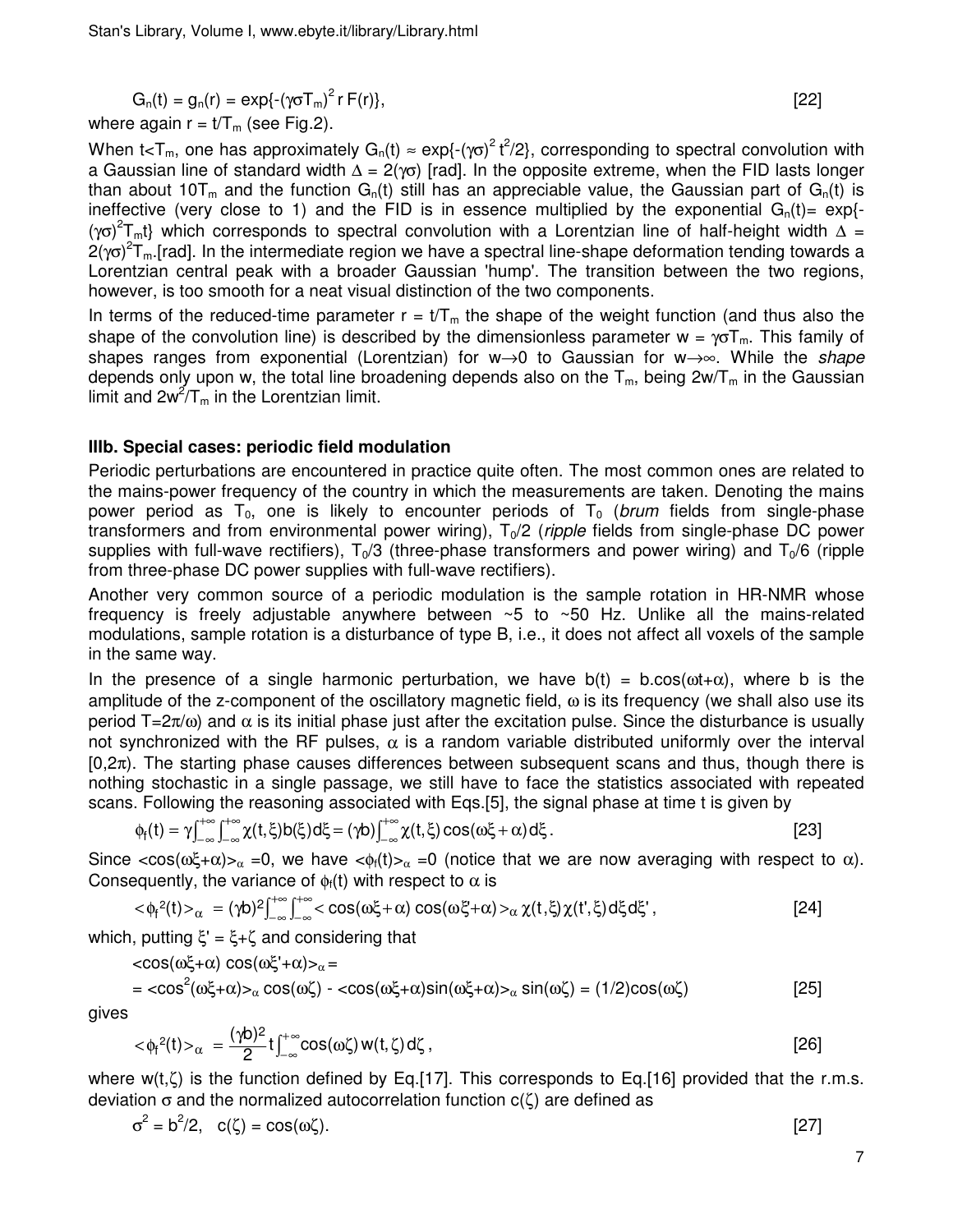Carrying out the integration in Eq.[26], one obtains

$$
\langle \phi_f^2(t) \rangle = (\gamma \sigma)^2 T^2 P(\rho), \tag{28}
$$

where  $T=2\pi/\omega$  is the period of the harmonic perturbation,  $\rho = t/T$  is a reduced time parameter, and

$$
P(\rho) = (1/\pi^2) \sin^2(\pi \rho).
$$
 [29]

We see that, despite the randomization of the starting-phase  $\alpha$ , the variance of the FID phase fluctuations oscillates between zero at times t which are integer multiples of the period and a maximum of ( $\gamma$ σ)<sup>2</sup> (T/ $\pi$ )<sup>2</sup> attained whenever t is an odd multiple of T/2.

Considering the factor  $T^2$  in Eq.[22], shorter periods are preferable. This regards all those cases where the period can be controlled (sample rotation) as well as comparisons between countries with different mains frequency.

We shall now face the problem of evaluating the weight function G(t) for the averaged FID's. Unlike in the preceding case, the assumption of normal distribution of  $\phi_f^2$ (t) would not be justified here. The amplitude b is a constant and the only randomization parameter is the starting phase  $\alpha$ . Since  $\alpha$ obeys a uniform circular distribution,  $b(t)/b = cos(\omega t + \alpha)$  follows the distribution function of the random variable Y =  $cos(\alpha)$ . It is then evident from Eqs. [23] that, apart from a non-random, time-dependent proportionality factor, the same distribution applies to  $\phi_f(t)$ .

The random variable Y, defined on the interval [-1,1], has the probability density  $(1-X^2)^{-1/2}dX$  and the variance of 1/2. A random variable X proportional to Y and

having a variance  $\phi^2$  is therefore defined on the interval [- $\phi\sqrt{2}$ , +  $\phi\sqrt{2}$ ] and distributed as

$$
dP(X) = \frac{1}{\phi\sqrt{2}} \frac{dX}{1 - (X/\phi\sqrt{2})^2}.
$$
 [30]

The mean of  $\mathrm{G}_{\mathrm{c}}$  =<e $^\mathrm{iX}$ > turns out to be

$$
G_c(\phi) = \int_{-\phi\sqrt{2}}^{+\phi\sqrt{2}} cos(X) dP(X) = J_0(\phi\sqrt{2}),
$$
 [31]

where the subscript c stands for 'circular' and  $J_0(x)$  is the zero-th order Bessel function (as expected, the first terms in the expansion of  $G_c(\phi)$  are 1- $\phi^2/2+...$ ). Using Eq.[28] to estimate the variance  $\phi^2$  at time t, the post-accumulation FID weighting function G(t) becomes

$$
G_{c}(t) = g_{c}(\rho) = J_{0}\left(\sqrt{2 \langle \varphi_{f}^{2}(t) \rangle}\right) = J_{0}\left(\gamma \sigma T \sqrt{2 P(\rho)}\right)
$$
 [32]

where again  $\rho=t/T$  and  $P(\rho)$  is given by Eq.[29].

Two cycles of the periodic function  $g_c(\rho)$  are plotted in Fig.3 against the reduced-time parameter ρ for various values of the dimensionless parameter  $w = \gamma \sigma T$ .

Noticeable deviations from the Gaussian approximation appear only when w exceeds about 3. In order to perceive the negative lobes of the  $J_0$  function, the modulation would have to be unrealistically severe. The spectrum in the lower part of Fig.3. shows the resulting modulation sidebands (notice the asymmetry which makes them look as though they were improperly phased). Since the shape of the function  $g_c(\rho)$  is completely determined by the parameter w, so are the relative sideband intensities and the corresponding drop of the central line height (due to the fact that the integral must remain constant).



#### **Fig.3.**

**Upper:** The function  $g_c(\rho)$  plotted against  $p=t/T$  for  $\gamma\sigma T=1$  (top), 2, 4, 8 and 16 (bottom). The dotted lines show the Gaussian approximation to Eq.[11]. **Lower:** FFT of an exponential decay multiplied by  $g_c(\rho)$  with  $\gamma \sigma T = 4$ . The three traces correspond to expansions of x1,

x10 and x100.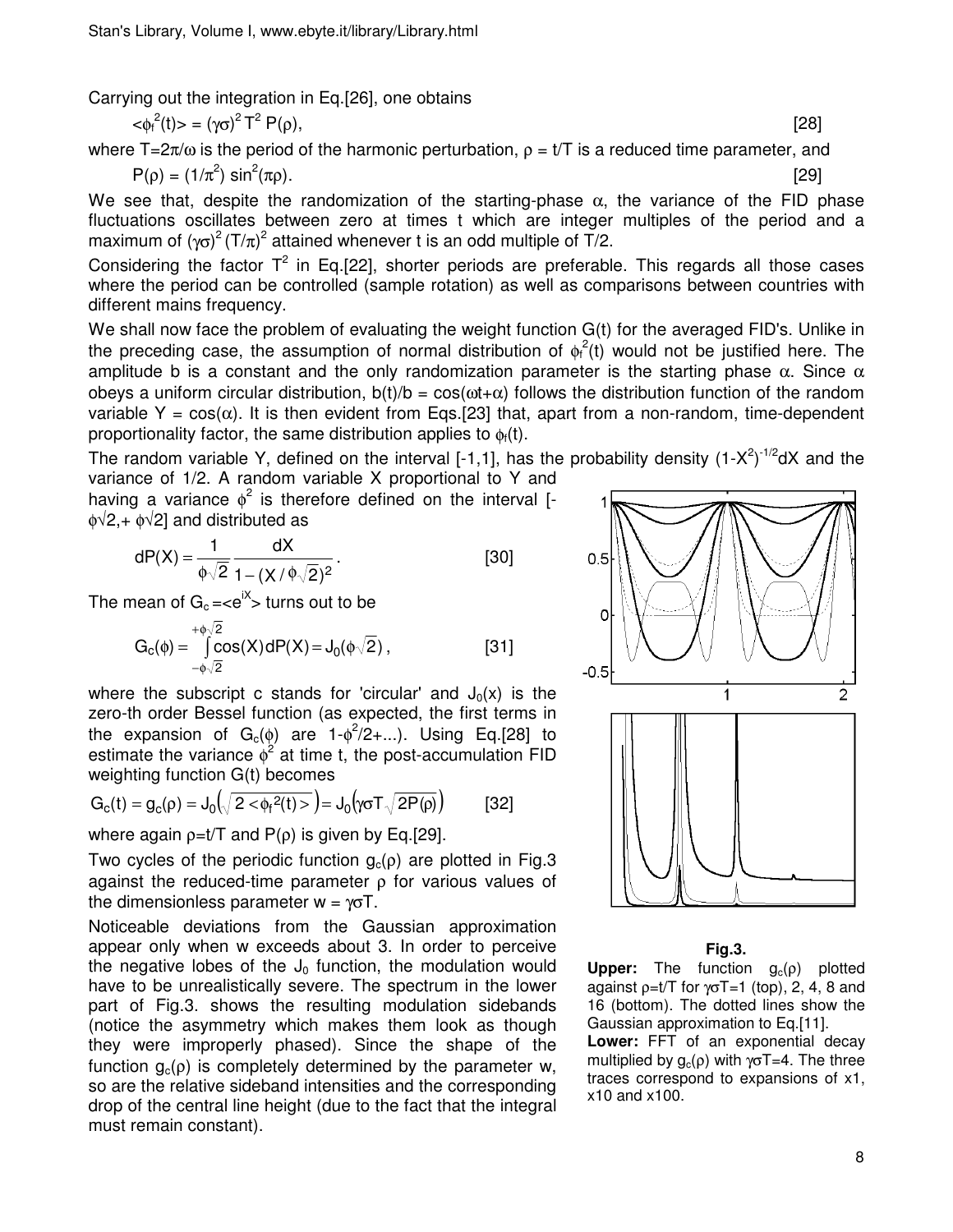A warning is needed at this point. Eq.[32] applies well to all periodic field instabilities of type A (uniform across the sample volume) but not to those of type B (non-uniform) which require an additional averaging over individual sample voxels. We can apply them directly to all cases of mainsrelated fluctuations (environmental pick-up, field brum, field ripple) but not to HR rotational sidebands or noisy field gradients. The additional averaging for some type-B cases shall be handled in Section IV.

## **IIIc. Special cases: quasi-periodic field modulation**

There is an apparent qualitative discrepancy between Eq.[15] (random noise fluctuations) and Eq.[22] (purely periodic perturbation) which consists in the fact that in the first case the phase instability of the FID keeps building up without any limit, while in the periodic case it remains bounded. This makes it interesting to see what happens for periodic modulations with random frequency fluctuations.

The simplest statistical description of such cases is by means of a normalized auto-correlation function of the type

$$
c(\zeta) = e^{-|\zeta|\Delta} \cos(\omega \zeta)
$$
 [33]

which corresponds to a Lorentzian distribution of the angular frequency ω with a half-height spread of 2∆ radians. Typically, ∆ shall be expressed as a fraction of

ω, i.e.,  $Δ = κω$  where κ is a positive, dimensionless factor.

We now need to evaluate Eq.[16] with  $c(\zeta)$  given by the above equation. This is best achieved by verifying that, for any *complex* s, when c(ζ) = real(e<sup>-slζl</sup>) then

$$
\langle \phi_f^2(t) \rangle = (\gamma \sigma)^2 t^2 \text{ real } \left\{ 2 \frac{1 - g(st)}{st} \right\},\tag{34}
$$

where  $g(x)$  is the function defined in Eq.[21] and real $\{...\}$  is the real part of a complex quantity. Equations [20] and [28] are special cases of Eq.[34] obtained for  $s = 1/T_m$  and  $s =$  $j\omega$ , respectively. The present case is covered by setting  $s =$ ωη =  $(2π/T)$ η with the complex quantity η = κ-j. Noting that st =  $2\pi\rho\eta$ , one obtains the following extensions of Eqs.[28] and [29] to non-zero values of κ:

$$
\langle \phi_f^2(t) \rangle = (\gamma \sigma)^2 T^2 P(\kappa, \rho), \qquad [35]
$$

where

$$
P(\kappa,\rho) = 2\rho^2 \text{ real} \left\{ \frac{1 - g(2\pi\rho\eta)}{2\pi\rho\eta} \right\}.
$$
 [36]

The plots of  $P(\kappa,\rho)$  for various values of  $\kappa$  are shown in Fig.4. They demonstrate that

a) the bounded behavior applies only to the idealized purely harmonic case  $(\kappa=0)$  and

b) in realistic cases (κ>0) the oscillations are damped and the equations derived in the last Section become rapidly inapplicable. After the first ten periods, for example, Eq.[28] is grossly in error already for  $\kappa = 0.005$  (1% uncertainty in the field-modulation frequency).

The function  $P(\kappa,\rho)$  can be rewritten in a less elegant but more explicit way as

$$
P(\kappa, \rho) = P_d(\kappa, \rho) + P_c(\kappa, \rho) , \qquad [37]
$$



Functions  $P_k(\rho)$  plotted against  $\rho = t/T$  for  $k=0$  (bottom), 0.05, 0.1, 0.15, 0.2 (top).





Function P(κ,ρ) for  $κ=0.02$  and  $w \equiv \gamma \sigma T = 3$ (thin) and the corresponding G(t) (thick, Eq.39). The thin decaying line shows the effect of second averaging for a field modulated by sample rotation (Eq.44). All functions are plotted against ρ=t/T.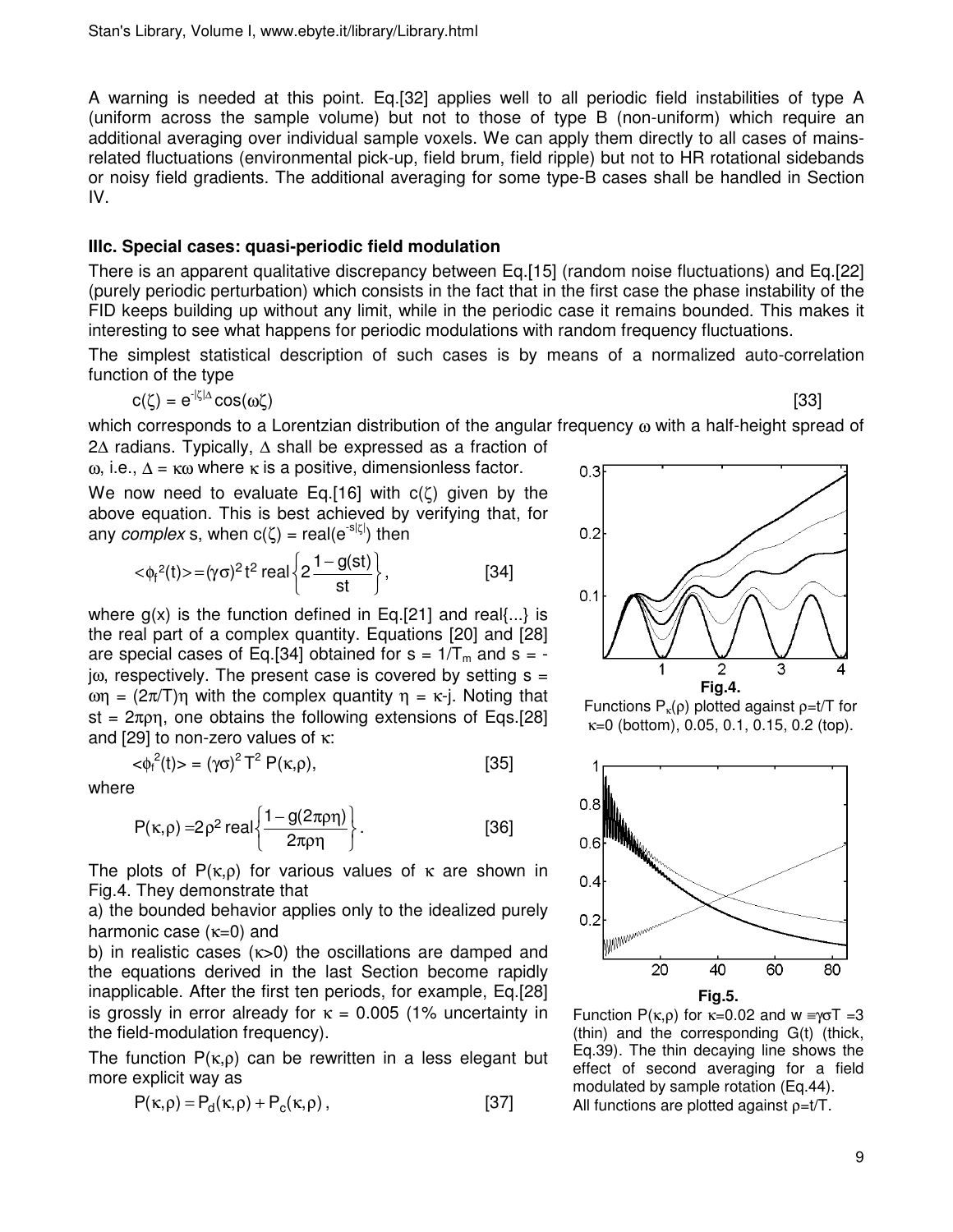$P_d(\kappa, \rho) = 2\pi \kappa N_{\kappa} \rho,$  $P_c(\kappa, \rho) = N_{\kappa} \{ cos \vartheta - e^{-2\pi \kappa \rho} cos(2\pi \rho - \vartheta) \}$  $N \kappa = [2 \pi^2 (1 + \kappa^2)]^{-1}$  and  $\vartheta = \arccos[(1 - \kappa^2)/(1 + \kappa^2)]$ ,

showing that P( $\kappa$ ,ρ) is a sum of two terms:  $P_d(\kappa, \rho)$  which grows linearly with time (phase diffusion) and a damped-harmonic transient  $P_c(\kappa,\rho)$ .

Fig.5 shows an example for  $\kappa = 0.02$  (4% uncertainty in the modulation frequency). It is by itself sufficient, for example, to explain the empirical fact that when HR-NMR FID's are weighed by a sinebell function (a common practice in 2D spectroscopy), mains frequency artifacts and spinning sidebands get remarkably suppressed. A sine-bell weighing in fact discriminates the starting portions of FID's (where the oscillatory phase modulation is strong) in favor of the central portions (where it is damped).

In order to assess the weight function G(t) for averaged FID's one must find out the probability distribution function for  $\phi_f(t)$ . This is apparently not easy since the randomness now arises simultaneously from two different sources - the random starting phase  $\alpha$  and the random modulation frequency. The latter effect is responsible for the fact that, unlike in the preceding case, the p.d.f. of  $\phi_i(t)$  has a time-dependent shape and can not be written as a starting p.d.f scaled by a non-random time-dependent factor. However, in Eqs.[37] we have already established a separation of the phenomenon into a phase-diffusion term, expected to have a normal distribution, and a purely harmonic term for which applies the circular distribution discussed in the last Section. Consequently, we expect the following formula to be applicable:

$$
G(t) = \langle \exp[i\phi_f(t)] \rangle = g_n(\kappa, \rho) g_c(\kappa, \rho)
$$
  
\n
$$
g_n(\kappa, \rho) = \exp[-w^2 P_d(\kappa, \rho)/2],
$$
  
\n
$$
g_c(\kappa, \rho) = J_0 \Big[ w \sqrt{2 P_c(\kappa, \rho)} \Big]
$$
\n(38)

and w =  $\gamma$ σT. As a check, notice that i) when  $\kappa=0$ ,  $g_n(\kappa,\rho)=1$  and  $g_c(\kappa,\rho)$  becomes the  $g_c(\rho)$  of Eq.[32] and ii) G(t) expands again as 1-< $\phi_f^2(t)$ >/2+... When w<3, in fact, G(t) is well approximated by the much simpler expression

$$
G(t) = \exp[-w^2 P(\kappa, \rho)/2].
$$
 [39]

There is a simple physical interpretation of the two FID weighing factors in Eq.[38]. The phasediffusion factor  $g_n(\kappa,\rho)$  is exponential with a decay rate of  $\pi(\gamma\sigma)^2$ TκN<sub>κ</sub>, corresponding to spectral convolution with a Lorentzian line of half-height width  $\Delta = (\gamma \sigma)^2 T \kappa N_k = w^2(\kappa \omega)/2\pi$ . This affects indistinctly all spectral features.

Like  $g_c(\rho)$  of the previous Section, the cyclic factor  $g_c(\kappa,\rho)$  gives rise to modulation sidebands in the spectra at offsets which are multiples of the field modulation frequency. Now, however, the relative intensities of the sidebands depend on both w and  $\kappa$  and, because of the exponential damping of  $P_c(\kappa,\rho)$ , they are smaller than in the case  $\kappa=0$ . In addition, the *damping* implies that the sidebands are subject to an additional broadening corresponding quantitatively to  $\Delta s = 2(\kappa \omega)$ .

# **IIId. Co-presence of several uncorrelated field modulations**

According to a well-known theorem of statistics, the self-correlation function of a random function of time which is a sum of uncorrelated components is the sum of the self-correlation functions of the individual components. Considering Eq.[16] it follows that

$$
\langle \phi_t^2(t) \rangle = \sum_r \langle \phi_{t,r}^2(t) \rangle, \tag{40}
$$

where the index r ranges over all the components and  $\langle \phi_{f,r}^2(t)\rangle$  are the individual component variances. Substituted into Eq.[11] this gives

$$
G(t) = exp(-\sum_{r} <\!\!\varphi_{f,r}^{2}(t) > 2) = \Pi_{r} exp(-<\!\!\varphi_{f,r}^{2}(t) > 2) = \Pi_{r} G_{r}(t), \qquad [41]
$$

$$
\mathbf{10}\,
$$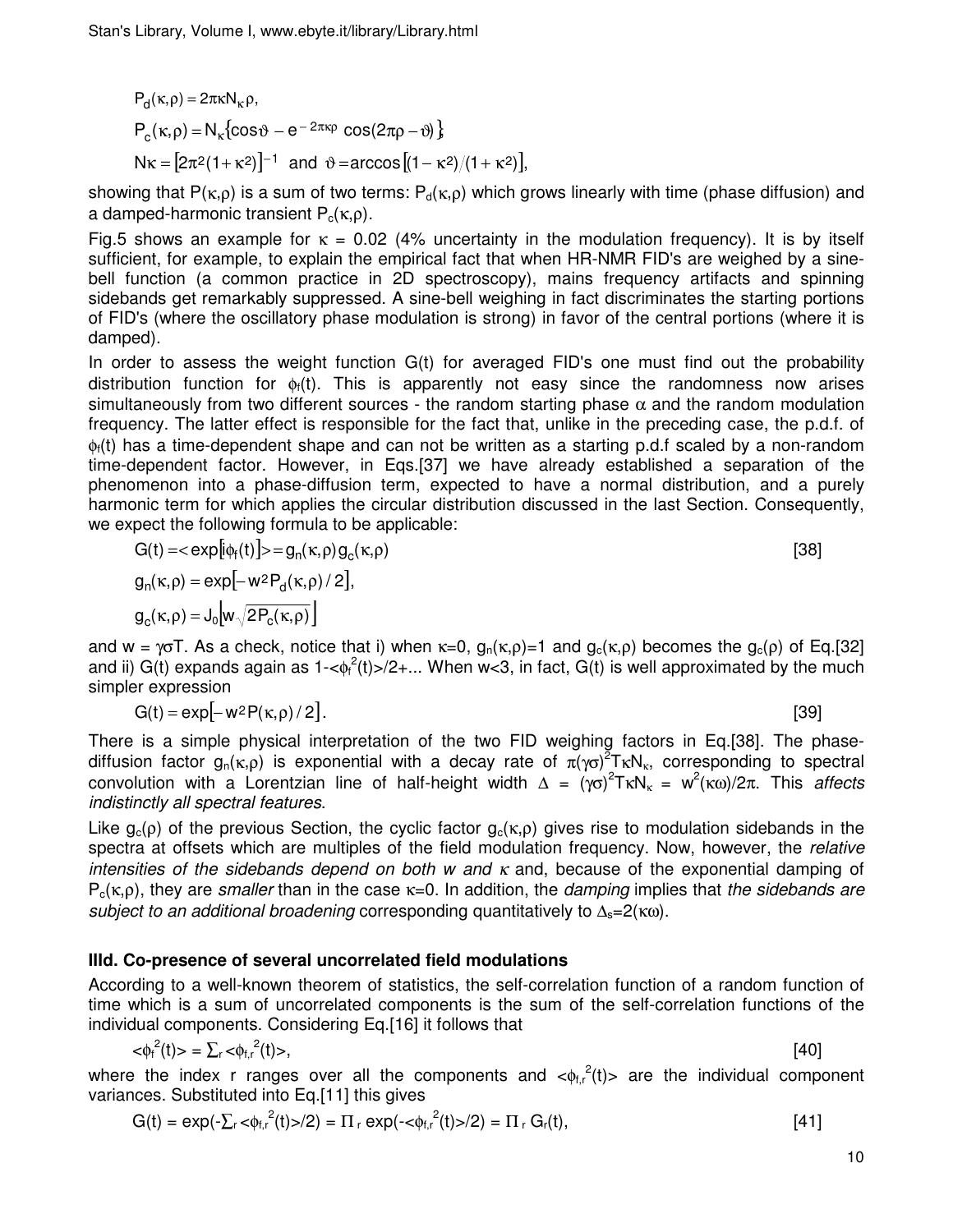Indicating that the final effect on the averaged FID's is a multiplication by separate weighting functions, each corresponding to one of the contributing components.

# **IV. Second averaging for type-B instabilities**

We have already anticipated that in those cases where the field fluctuations are not the same for all voxels (type B noise/modulations), one has to average the results for over all the voxels.

We know, of course, that the NMR signals from individual voxels sum up linearly. Since this is only true about the complex signal vector and its projections (not about the phase and/or modulus), the averaging over the sample volume shall be applicable only to the weighing functions G(t) of Eqs.[22, 32, and 38]. Even so, there is no a-priori guarantee that such an averaging shall preserve the simple picture in which the final effect on averaged FID's is their multiplication by a well-defined time function. Since, in principle, each voxel is weighed differently, the factorization of the averaged signal into an 'undisturbed' FID and a 'global' multiplier function might be impossible. We shall therefore concentrate first on showing that there is a wide class of situations in which such a factorization is still valid.

In general, the  $G(t)$  of a single voxel is function of time t, of the *time-independent parameters*  $p_i$ characterizing the field perturbations (such as their mean-square-amplitudes, characteristic times, etc.) and of other time-independent quantities (such as transmitter/receiver efficiency, density of nuclei, etc):

$$
G(t) \equiv G(t; p_1, p_2, p_3,...). \tag{41}
$$

Assume that one of the parameters, say  $p = p_1$ , has a non-trivial distribution over the sample voxels. It is then possible to find a distribution function for p in terms of the fraction  $v(p)$  of voxels in which its value lies between p and  $p+dp$ . Once  $v(p)$  is known,  $G(t)$  can be averaged over the whole sample volume using the simple integral formula

$$
\langle G(t) \rangle_{v} = \int_{V} G(t; p, p_2, p_3, \ldots) \, v(p) \, dp = G_{v}(t; p_2, p_3, \ldots) \equiv G_{v}(t). \tag{42}
$$

As anticipated, the result is again a simple weighing function  $G<sub>v</sub>(t)$ . The approach can be easily extended to situations with a number of voxel-dependent parameters but we shall refrain from doing so in this Note.

Let us consider two practical special cases:

# **a) Periodic field modulation due to sample rotation (HRNMR).**

In this case the voxels located along the rotation axis do not perceive any modulation, while those located on the edge of the cylindrical sample are influenced most. Assuming the presence of a small residual linear field gradient<sup>9</sup> perpendicular to the rotation axis, the modulation amplitude b is proportional to the distance of the voxel from the axis, while all other characteristics of the modulation (the period T and the instability factor ) are constant across the sample.

It is elementary to show that in this case  $\sigma^2 = b^2/2$  has a uniform distribution, i.e.,  $v(\sigma^2) = 1/\sigma^2$ <sub>max</sub> for  $\sigma^2$ comprised between 0 (rotation axis) and some  $\sigma^2{}_{\rm max}$  (sample edge). Evidently, v( $\sigma^2$ ) vanishes outside this interval. Since all the G(t) functions for individual-voxel are given by Eq.[38], we have

$$
G_v(t) = (1/\sigma^2_{max}) \int_0^{\sigma^2_{max}} g_n(\kappa, \rho) g_c(\kappa, \rho) d\sigma^2
$$
 (43)

The evaluation of the integral, though not difficult, requires numeric methods. However, in normal HRNMR practice we have always  $w_{max} = \gamma \sigma_{max} T \ll 3$  (the sample-spinning modulation of FID's is never severe) so that the approximation of Eq.[39] is applicable and we obtain

This is doubtless a simplistic approximation. The very fact that most HR-NMR instruments mount 8 or more 'non-spinning' shims indicates that the residual field inhomogeneity may be much more complex. However, higher spherical components simply generate rotational artifacts at multiples of the sample-rotation frequency and, due to their different symmetries, the various modulation orders are practically uncorrelated so that their separate effects are additive.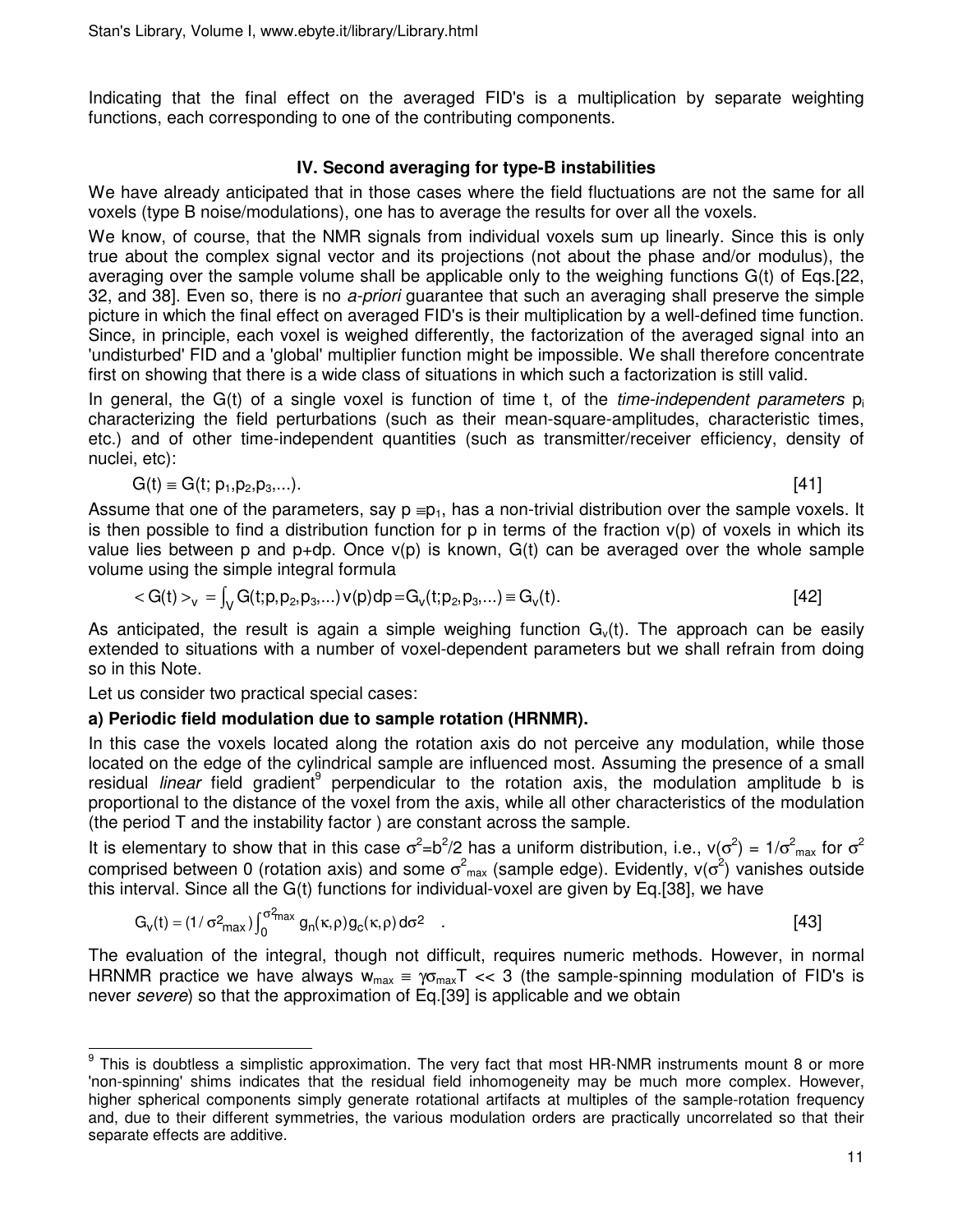$$
G_v(t) = (1/\sigma^2_{max}) \int_0^{\sigma^2_{max}} exp[-\sigma^2 \gamma^2 T^2 P(\kappa, \rho)/2] d\sigma^2 = \frac{1 - exp[-w^2_{max} P(\kappa, \rho)/2]}{w^2_{max} P(\kappa, \rho)/2}.
$$
 [44]

This explicit formula is easy to evaluate (see Fig.5 for an example). When compared with Eq.[39] it shows an initial decay rate which is the same for both formulae provided w<sup>2</sup> in Eq.[39] is replaced with the 'average' value of  $w_{max}^2/2$ . However, while the initial behavior can be matched, the asymptotic behavior ( $\rho \rightarrow \infty$ ) is qualitatively different. Due to the term  $P_d(\kappa,\rho)$  in  $P(\kappa,\rho)$ , the latter tends to grow linearly when  $ρ$  is large. The consequence is an asymptotic exponential decay in Eq.[39] and a much slower decay of the 1/ρ type in Eq.[44].

In the frequency domain this leads, apart from the appearance of rotational sidebands, to relatively modest broadening of the tops of spectral peaks combined with a heavier broadening of their feet's. The fact that *unstable spinning*, combined with incorrect settings of non-spinning shims can broaden the feet of spectral lines has long been suspected and even used in an improper way (installation and service engineers are quite prone to blame spinners rather than magnets for bad resolution). Eqs.[37] and [44] endow this feeling with quantitative rigor.

## **b) Field-gradients noise (MRI)**

Most MRI techniques acquire FID's in the presence of externally imposed field gradients. Since the gradient-generating circuitry can't be completely noiseless, it gives rise to spatially correlated fluctuations of the generated linear gradients. Due to the gradient coils construction, the gradient field (or, more exactly its z-component) generated in the central plane perpendicular to the gradient axis is null, but it grows linearly with the distance of a voxel from the said plane (positive on one side and negative on the other). Consequently, there again exists a distribution  $v(\sigma^2)\sigma^2$  of signal contributions arising from those voxels in which the gradient noise has variance  $\sigma^2$ .

The exact form of the v( $\sigma^2$ ) distribution is rather complex and closely interwoven with the image itself, indicating that it leads to patterned image artifacts rather than to a simple, uniform loss of resolution. A complete analysis of such artifacts is decidedly beyond the scope of this paper but the approach appears to be both sound and viable.

#### **V. Conclusions**

We have shown how the phase noise due to magnetic field instabilities (or, alternatively but less likely, the phase noise of the reference frequency) propagate into NMR data such as FID's and their Fourier transforms. We have also delimited several typical types of magnetic field noise (random, periodic, and mixed) and derived a number of novel specific formulae covering the individual cases.

However, there is much which still needs to be done. So far discussed only the artifacts due to the statistical bias of signal phase projections which can be appreciated in averaged FID's. We should also try and establish some of the statistical characteristics of single-scan FID's and spectra or, more generally, those which pertain to the averages obtained after a limited number of scans.

This means asking questions like: having acquired N scans,

- a) what is the expected error in the FID signal intensity at time t,
- b) what are the probability distribution functions for spectral peak heights,
- c) how much do spectral line shapes fluctuate between individual scans,
- d) what are the probability distribution functions for artifacts such as modulation sidebands.

According to Eq.[3], question (a) boils down to the probability distribution of exp[j $\phi_f(t)$ ] which is relatively easy to handle. The other questions, however, may be a bit more difficult to tackle.

Another unfinished chapter regards the practical consequences of the theory presented in this paper and the ways it can be used to remove or suppress field-noise artifacts. There are several avenues how this task can be tackled using alternative accumulation strategies (modulus & phase accumulation) or temporarily storing all individual scans and applying evaluation algorithms other than plain averaging at the end of the acquisition period. The latter approach has now become feasible